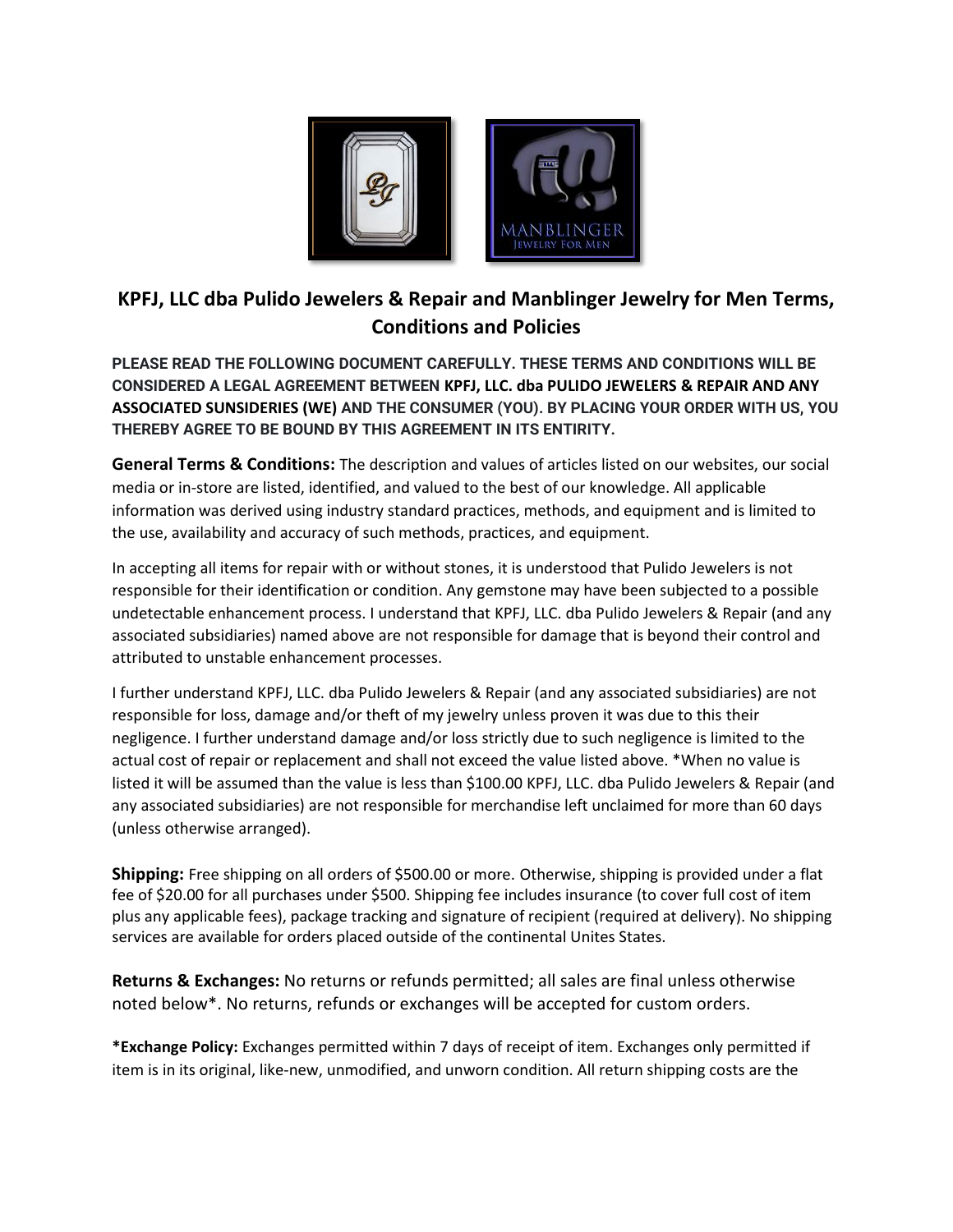responsibility of purchaser. This exchange policy does not include custom orders. No returns, refunds or exchanges will be accepted for custom orders.

**\*Manufacturer Defect:** In the unlikely event of a manufacturer defect, exchanges for same item will be permitted within 30 days of purchase only. All associated shipping cost to return item to Pulido Jewelers or Manblinger will only be reimbursed to purchaser after defective item has been received, inspected and any claimed defects during the manufacturing process has been confirmed by Pulido Jewelers or Manblinger. This Manufacturer Defect policy does not include custom orders. No returns, refunds or exchanges will be accepted for custom orders.

**Order Acceptance and Cancellation**: You agree that your order is an offer to buy, under the terms of this Agreement, the Product. We must accept all orders and are not obligated to sell Product to you until we have accepted your order. We may choose not to accept orders at our sole discretion, even after we send you a confirmation email.

**Warranty and Disclaimers: ALL PRODUCTS OFFERED BY US ARE PROVIDED "AS IS" WITHOUT ANY WARRANTY WHATSOEVER, INCLUDING, WITHOUT LIMITATION, ANY (A) WARRANTY OF MERCHANTABILITY; (B) WARRANTY OF FITNESS FOR A PARTICULAR PURPOSE; OR (C) WARRANTY AGAINST INFRINGEMENT OF INTELLECTUAL PROPERTY RIGHTS OF A THIRD PARTY; WHETHER EXPRESS OR IMPLIED BY LAW, COURSE OF DEALING, COURSE OF PERFORMANCE, USAGE OF TRADE, OR OTHERWISE. YOU AFFIRM THAT WE SHALL NOT BE LIABLE, UNDER ANY CIRCUMSTANCES, FOR ANY BREACH OF WARRANTY CLAIMS OR FOR ANY DAMAGES ARISING OUT OF THE MANUFACTURER'S FAILURE TO HONOR ITS WARRANTY OBLIGATIONS TO YOU.**

**Limitation of Liability: IN NO EVENT SHALL WE BE LIABLE TO YOU OR ANY THIRD PARTY FOR CONSEQUENTIAL, INDIRECT, INCIDENTAL, SPECIAL, EXEMPLARY, PUNITIVE OR ENHANCED DAMAGES ARISING OUT OF, OR RELATING TO, AND/OR IN CONNECTION WITH ANY BREACH OF THIS AGREEMENT, REGARDLESS OF (A) WHETHER SUCH DAMAGES WERE FORESEEABLE, (B) WHETHER OR NOT WE WERE ADVISED OF THE POSSIBILITY OF SUCH DAMAGES AND (C) THE LEGAL OR EQUITABLE THEORY (CONTRACT, TORT OR OTHERWISE) UPON WHICH THE DAMAGES ARE BASED. OUR SOLE AND ENTIRE MAXIMUM LIABILITY, FOR ANY REASON, AND YOUR SOLE AND EXCLUSIVE REMEDY FOR ANY CLAIM OR LOSS WHATSOEVER ARISING UNDER THIS AGREEMENT, SHALL BE LIMITED TO THE LESSER OF \$1,000 OR THE ACTUAL AMOUNT PAID BY YOU FOR THE PRODUCT. IN ANY EVENT WHERE WE HAVE AGREED TO REIMBURSE YOU FOR ANY CLAIM, YOU AGREE TO RETURN THE PRODUCT TO US AND OUR OBLIGATION TO REIMBURSE YOU FOR SUCH CLAIM IS CONTINGENT UPON OUR RECEIPT OF THE PRODUCT FROM YOU.**

**Force Majeure**: We will not be liable or responsible to you, nor be deemed to have defaulted or breached this Agreement, for any failure or delay in our performance under this Agreement when and to the extent such failure or delay is caused by or results from acts or circumstances beyond our reasonable control, including, without limitation, acts of God, flood, fire, earthquake, explosion, governmental actions, war, invasion or hostilities (whether war is declared or not), terrorist threats or acts, riot or other civil unrest, national emergency, revolution, insurrection, epidemic, lockouts, strikes or other labor disputes (whether or not relating to our workforce), or restraints or delays affecting carriers or inability or delay in obtaining supplies of adequate or suitable materials, materials or telecommunication breakdown or power outage.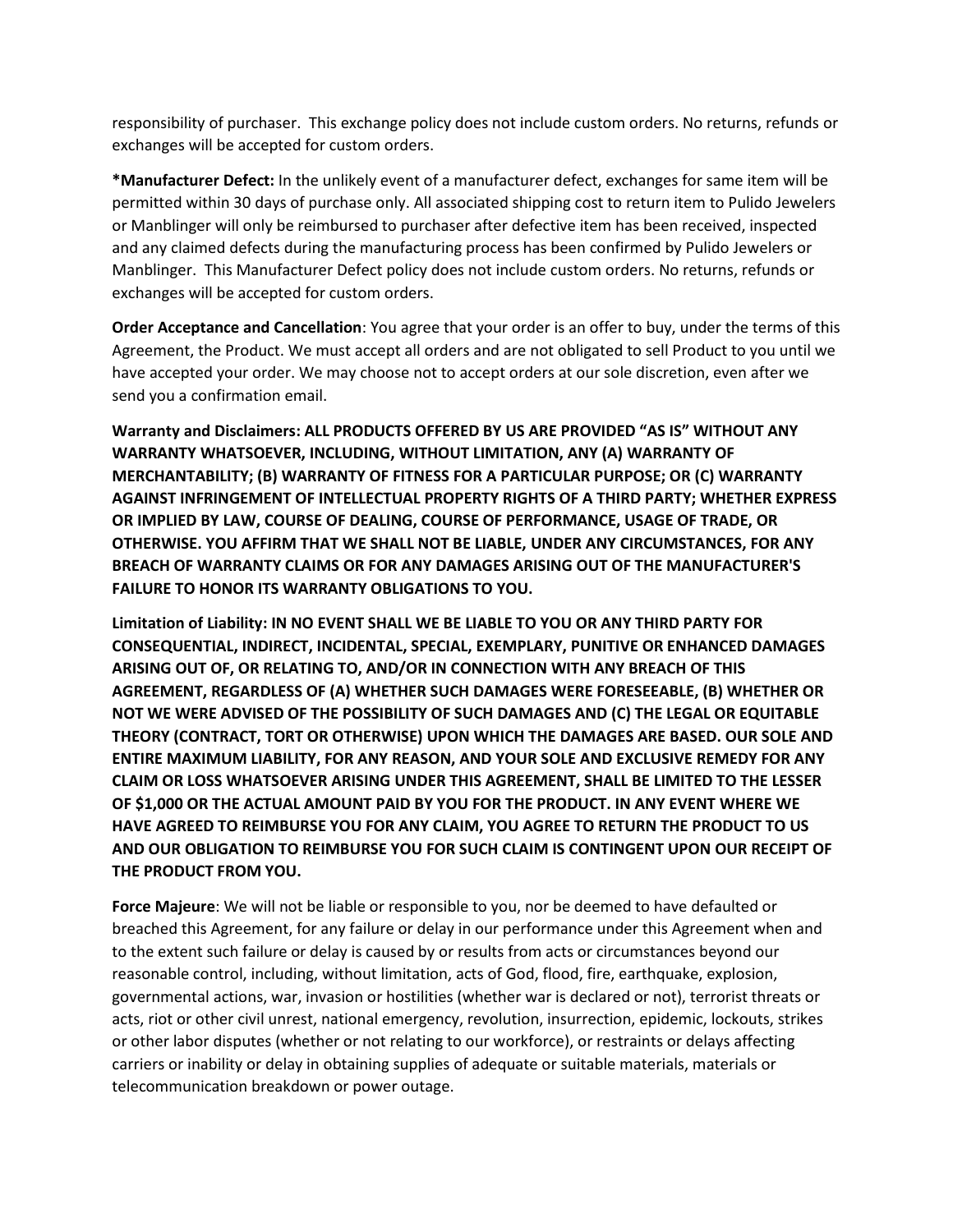**Entire Agreement:** The Agreement sets out the entire agreement between you and KPFJ, LLC dba Pulido Jewelers (and any of its brands or subsidiaries) in respect of the sale, purchase, and use of the goods. They supersede any previous agreement or understanding in relation to the subject matter hereof. No variation of this Agreement is binding on us unless agreed by us in writing.

**Governing Law:** The Agreement shall be construed and enforced in accordance with and governed by the laws of the State of California regardless of where the transaction may have occurred. Any action, suit or proceeding to enforce any provision of, or based on any matter arising out of or in connection with, this Agreement shall be brought in any federal court located in the southern district of the State for California.

**Attorney's Fees:** If we prevail in any dispute with you related to this Agreement, you agree to pay us our reasonable attorneys' fees and costs associated with the dispute, regardless of whether litigation, arbitration or another dispute resolution process was commenced.

**No Waivers**: The failure by us to enforce any right or provision of this Agreement will not constitute a waiver of future enforcement of that right or provision. The waiver of any right or provision will be effective only if in writing and signed by our duly authorized representative.

**No Third-Party Beneficiaries**: This Agreement does not and is not intended to confer any rights or remedies upon any person other than you.

**General Notices**: We may provide any notice to you under this Agreement by sending a message to the email address you provide to us. It is your responsibility to keep your email address current. To give us notice under this Agreement, you must contact us as follows: (i) by email transmission to info@pulidojewelewrs.com; or (ii) by personal delivery, overnight courier, or registered or certified mail to KPFJ, LLC. 26072 Merit Circle, Suite 109 Laguna Hills, CA. 92653. Notices provided by personal delivery will be effective immediately. Notices provided by email transmission or overnight courier will be effective one business day after they are sent. Notices provided by registered or certified mail will be effective three business days after they are sent.

## **Privacy Policy for KPFJ, LLC dba Pulido Jewelers and Repair\***

\*Including our main website [www.PulidoJewelers.com,](https://www.pulidojewelers.com/) as well as our online brand website [www.Manblinger.com.](https://www.manblinger.com/)

At www.PulidoJewelers.com; www.Manblinger.com, accessible from [https://www.PulidoJewelers.com](https://www.pulidojewelers.com/) or [https://www.manblinger.com,](https://www.manblinger.com/) one of our main priorities is the privacy of our visitors. This document contains types of information that is collected and recorded by KPFJ, LLC dba Pulido Jewelers and Repair and how we use it.

If you have additional questions or require more information about our Privacy Policy, do not hesitate to contact us at info@pulidojewelers.com; info@manblinger.com or info@myblingfling.com

You may also reach us directly via phone or text at 1 (949) 582-7250. General Data Protection Regulation (GDPR) We are a Data Controller of your information.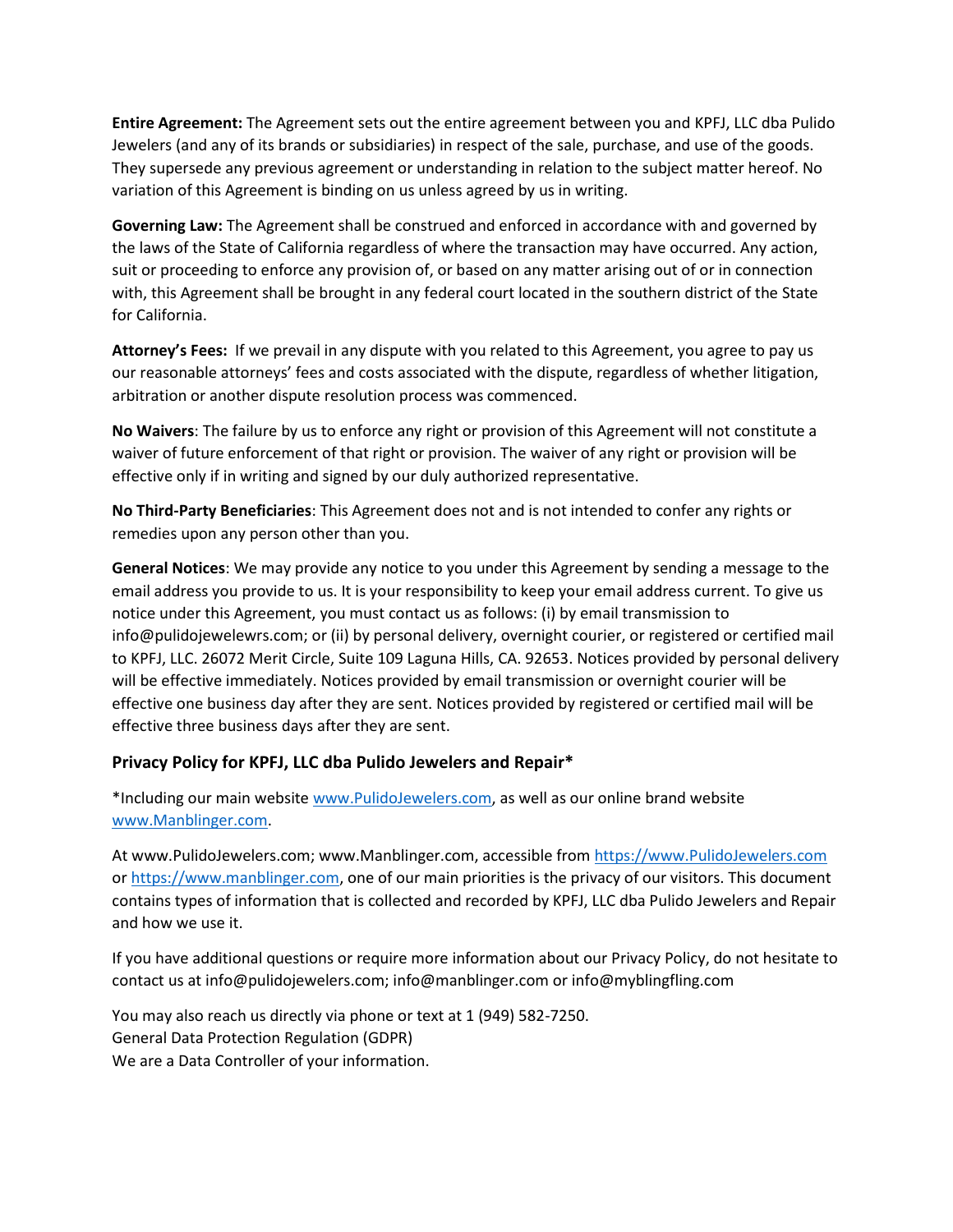KPFJ, LLC dba Pulido Jewelers and Repair legal basis for collecting and using the personal information described in this Privacy Policy depends on the Personal Information we collect and the specific context in which we collect the information:

KPFJ, LLC dba Pulido Jewelers and Repair needs to perform a contract with you.

You have given KPFJ, LLC dba Pulido Jewelers and Repair permission to do so. Processing your personal information is in KPFJ, LLC dba Pulido Jewelers and Repair legitimate Interest.

KPFJ, LLC dba Pulido Jewelers and Repair needs to comply with the law

KPFJ, LLC dba Pulido Jewelers and Repair will retain your personal information only for as long as is necessary for the purposes set out in this Privacy Policy. We will retain and use your information to the extent necessary to comply with our legal obligations, resolve disputes, and enforce our policies.

If you are a resident of the European Economic Area (EEA), you have certain data protection rights. If you wish to be informed what Personal Information, we hold about you and if you want it to be removed from our systems, please contact us. Our Privacy Policy was generated with the help of https://www.gdprprivacypolicy.net, GDPR Privacy Policy Generator and the <a https://www.appprivacy-policy.com" App Privacy Policy Generator

In certain circumstances, you have the following data protection rights:

- **The right to access, update or to delete the information we have on you.**
- **The right of rectification.**
- **The right to object.**
- **The right of restriction.**
- **The right to data portability**
- **The right to withdraw consent**

#### **Withdraw Consent, update your Information or to Unsubscribe (Opt Out) of Future Correspondence**

We take your privacy and online identity very seriously. This includes any personal identifying information that you may provide to us during any financial transactions in our office, as well as any data that may be collected by visiting our website(s). Information that may be collect from you during your visit can be (but is not expressly limited to):

- **Full Name**
- **Your Phone Number**
- **Email Addresses**
- **Home Address**
- **Work Address**
- **Your Anniversary date or Birthdate**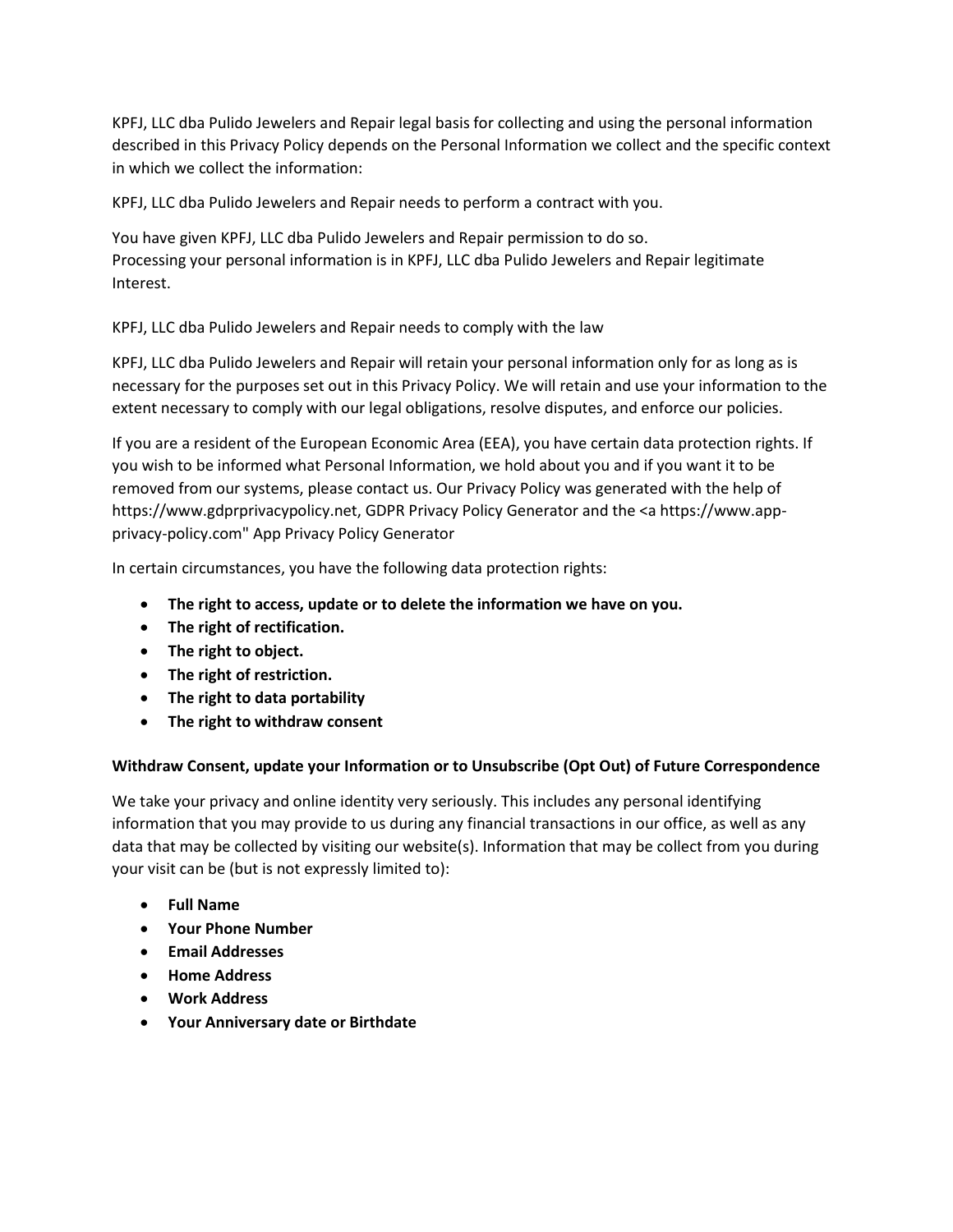You may Withdraw Consent, Update Your Information or Opt Out of all future correspondence by clicking the following links below. In the case or updating us with your information, please provide all updates that are required in the body of the email.

Withdraw Consent: [Consent Withdraw](mailto:info@pulidojewelers.com?subject=Consent%20Withdraw%20Request) Update Information: [Update My Personal Information](mailto:info@pulidojewelers.com?subject=Please%20Update%20My%20Information) Unsubscribe and Opt Out[: Unsubscribe and Opt Out](mailto:info@pulidojewelers.com?subject=Unsubscribe%20and%20Opt%20Out%20Request)

Please note, if you submit a Consent Withdraw or Unsubscribe email, you will receive one final email from info@pulidojewelers.com confirming all actions taken as per your request. One email for each request above will serve to cover all data that may have been collected in any of our websites, as well as any data stored or collected in our office.

**Log Files:** All KPFJ, LLC dba Pulido Jewelers and Repair's websites follow a standard procedure of using log files. These files log visitors when they visit websites. All hosting companies do this and a part of hosting services' analytics. The information collected by log files include internet protocol (IP) addresses, browser type, Internet Service Provider (ISP), date and time stamp, referring/exit pages, and possibly the number of clicks. These are not linked to any information that is personally identifiable. The purpose of the information is for analyzing trends, administering the site, tracking users' movement on the website, and gathering demographic information.

**Cookies and Web Beacons:** Like any other website, KPFJ, LLC dba Pulido Jewelers and Repair's websites use 'cookies'. These cookies are used to store information including visitors' preferences, and the pages on the website that the visitor accessed or visited. The information is used to optimize the users' experience by customizing our web page content based on visitors' browser type and/or other information.

**General Privacy Policy:** You may consult this list to find the Privacy Policy for each of the advertising partners of KPFJ, LLC dba Pulido Jewelers and Repair and our website(s).

Third-party ad servers or ad networks uses technologies like cookies, JavaScript, or Web Beacons that are used in their respective advertisements and links that appear on our websites, which are sent directly to users' browser. They automatically receive your IP address when this occurs. These technologies are used to measure the effectiveness of their advertising campaigns and/or to personalize the advertising content that you see on websites that you visit.

## **Note that KPFJ, LLC dba Pulido Jewelers and Repair has no access to or control over these cookies that are used by third-party advertisers.**

**Third Party Privacy Policies:** KPFJ, LLC dba Pulido Jewelers and Repair's Privacy Policy does not apply to other advertisers or websites unless they are associated with our company or otherwise noted in this policy. Thus, we are advising you to consult the respective Privacy Policies of these third-party ad servers for more detailed information. It may include their practices and instructions about how to opt-out of certain options. You may find a complete list of these Privacy Policies and their links here:

**Privacy Policy Links:** PayPal: [PayPal Privacy Policies](https://www.paypal.com/myaccount/privacy/privacyhub#:~:text=At%20PayPal%2C%20we%20put%20your%20privacy%20first.%20As,by%20two%20key%20principles%20%E2%80%93%20transparency%20and%20choice.) Square: [Square Privacy Policies](https://squareup.com/help/us/en/article/3796-privacy-and-security#:~:text=Privacy%20and%20Security%201%20Privacy%20at%20Square.%20Square,we%20collect%2C%20...%203%20Security%20at%20Square.%20) Wix[: Wix Privacy](https://www.wix.com/about/privacy)  [Policies](https://www.wix.com/about/privacy)